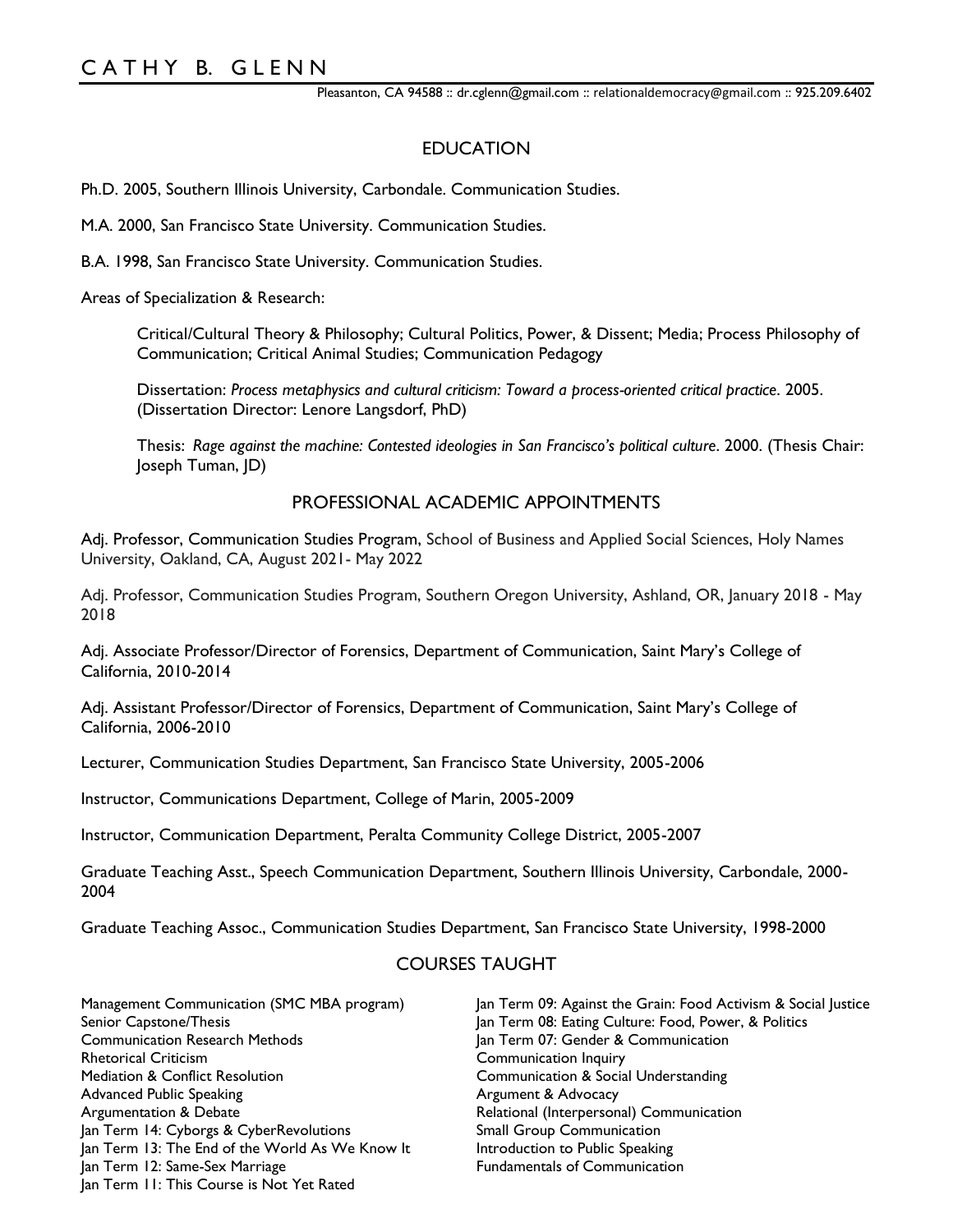# ACADEMIC PUBLICATIONS

Glenn, C.B. (2013). A middle way: Process philosophy and critical communication inquiry. *Empedocles: European Journal for the Philosophy of Communication*, 4:2.

Glenn, C.B. (2011). Toward a relational process approach to critical practice. *JAC: A Journal of Rhetoric, Culture, & Politics*, 31: 3 & 4, 685-702.

Glenn, C. B. (2010). Reconceiving person: Toward a fully democratic critical practice. *JAC: A Journal of Rhetoric, Culture, & Politics,* 30, 3 & 4, 491-514.

Glenn, C. B. (2007). Ethics and factory farm industry discourse. In M. Bekoff (Ed.) *Encyclopedia of animal-human relationships* (734-741). CT: Greenwood Press.

Glenn, C. B. (2006). Critical consciousness and pedagogy: Reconceptualizing student-centered dialogue as educational practice. In J. Kincheloe and R. Horn (Eds.) *The Praeger Handbook of Education and Psychology* (754- 767). CT: Greenwood Press.

Glenn, C. B. (2006). Queering the (sacred) body politic: Considering the performative cultural politics of The Sisters of Perpetual Indulgence. In K.E. Lovaas and M.M. Jenkins (Eds.) *Sexual identities and communication in everyday life: A reader* (247-262). London: Sage Publications. [Significantly revised reprint]

Glenn, C. B. (2006). Experiential time, personhood, and community: On Charles Sherover's priority of the possible. *The Pluralist*, 1, 1, 129-136.

Glenn, C. B. (2004). Constructing consumables and consent: A critical analysis of factory farm industry discourse. *Journal of Communication Inquiry*, 28, 1, 63-81. [Top 50 most-read]

Glenn, C. B. (2003). Queering the (sacred) body politic: Considering the performative cultural politics of The Sisters of Perpetual Indulgence. *Theory & Event*, 7, 1. Available at http://muse.jhu.edu/.

Glenn, C. B. (2003). Constructing a 'progressive' imaginary: An ideological textual analysis of San Francisco political culture. *Journal of the Northwest Communication Association*, 32,1, 1-33. [Lead article]

Glenn, C. B. (2003) Toward a personalist philosophy of critical/culturalist communication research. *Rocky Mountain Communication Review*, 1, 1. 1-12. [Lead article]

Glenn, C. B. (2002). Critical rhetoric and pedagogy: (Re)Considering student-centered dialogue. *Radical Pedagogy*: 4, 1. Available at http://www.radicalpedagogy.org/

ON-GOING INDEPENDENT RESEARCH & CREATIVE PROJECTS (7-2014 – current) [The Relational Democracy Project](https://relationaldemocracy.medium.com/) [The Center for U.S. Rural Cultures Studies](https://cathybglenn.com/welcome-the-center-for-u-s-rural-cultures-studies/)

11-8-2016 to 9-1-2019: The Rural Chronicle Project: Total immersion in rural Southern Oregon and Sea Ranch, California.

The Enabling Conditions Study (proposed extension of The Rural Chronicle Project). The enabling conditions study will focus on a variety of cultures in the U.S. to compile "relational big data" in order to understand its healthy and unhealthy patterns, discover how the patterns of practices (norms) support or undermine democratic relations, and develop in-field strategies to promote democratic practices that can grow into norms.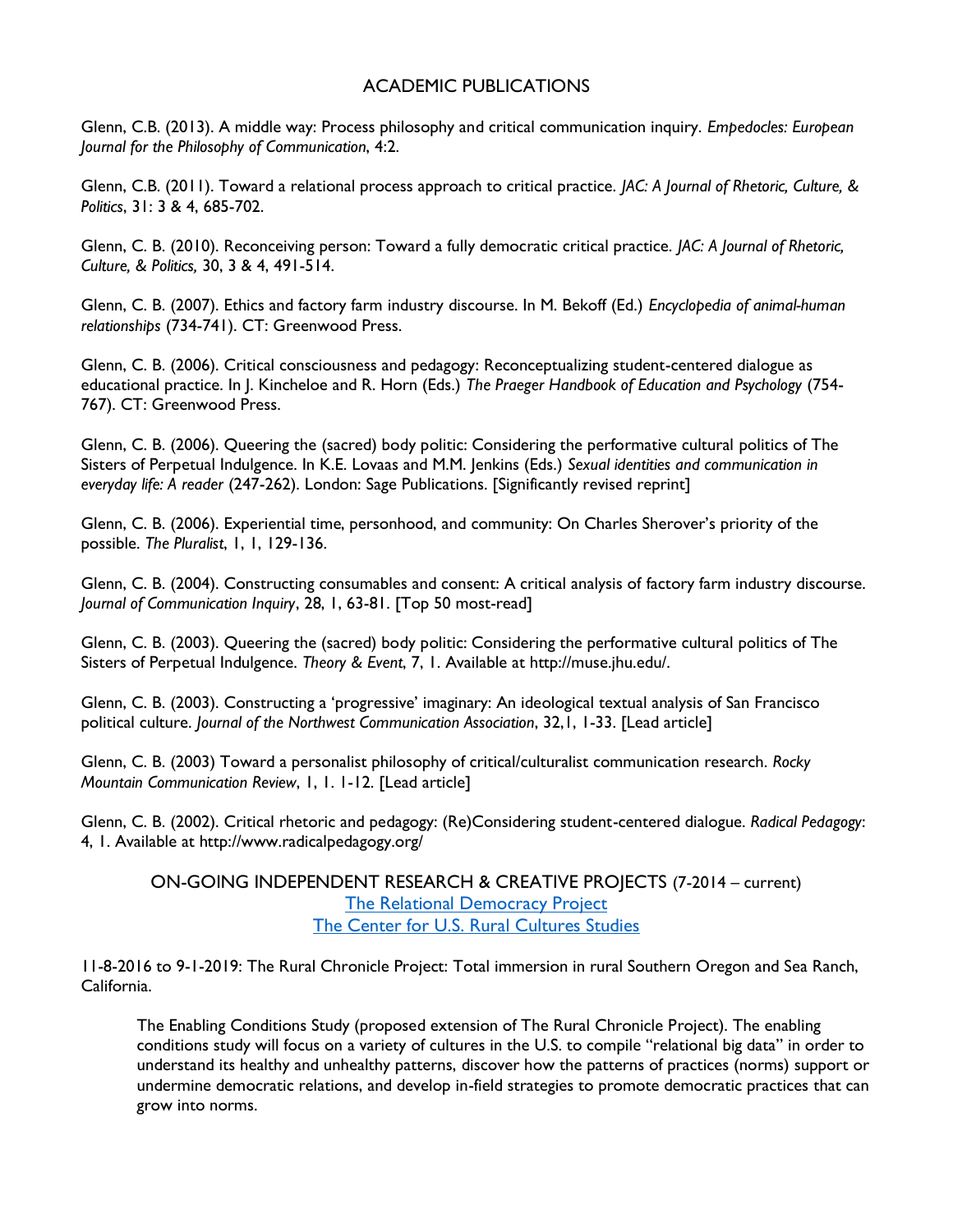### Manuscripts in Development

*The Human Basis of Democracy* is a nonfiction manuscript in progress that shares findings from more than 5 years' ethnographic research–-post-11.8.16—in a variety of related rural, suburban, and urban cultural contexts in California and Oregon. Stunning similarities connect each cultural site and—when taken as a whole—flip upsidedown conventional concepts of authoritarianism and democracy. At bottom, the book shows how the human commitment to share power in everyday practices grows and nourishes healthy democratic processes and systems.

#### Working chapters:

- Introduction, "Why I'm Not an 'Anti-Racist': Learning Equity from the 'Bottom' of White Lived Experience"
- Chapter I, "From the 'Top' to the 'Bottom': How Authoritarianism Found Me"
- Chapter II, "Power and Agency Function Differently at the 'Bottom'"
- Chapter III, "Everyday Relational Practices At the 'Bottom' Create Cultures that Grow Humans"
- Chapter IV: "All the Relations at the 'Bottom': Beyond Our Bubbles"
- Chapter V: "Change from the 'Bottom': Time, Possibility, and Hope"
- Chapter VI: "Relational Democracy: An Alternative Systemic Approach to Equity"
- Afterward, "The Reasons for the Work: The Earth & Her Creatures"

*Reclamation: Remembering How to Fly* is a novel based loosely on the author's escape from her violently authoritarian family culture background and how an unexpected re-immersion into those power relations helped her reclaim herself from her parents' white, toxically masculine vision (an accompanying photo-essay exhibit called "reclamation" is also in development.)

*A Tree and A Turn: How Trees and Trails Saved my Life* is a memoir that chronicles the author's Instagram project, #30trails30days, focused on mental health and emotional well-being. The book traverses the natural places in the East Bay and beyond that provided a sense of safety, trust, and well-being for the author while isolated in totalizing authoritarian worlds post-11.8.16. (An accompanying photo-essay exhibit called "a tree & a turn" is also in development.)

# Creative Projects

"ISO" is a 75-minute solo performance in progress about long-term solitude and isolation. Based on 2 years' solitude and 3 years' isolation in authoritarian cultures, the deeply honest, darkly funny, and ultimately optimistically upbeat performance includes music, images, and characters that explore the personal contours and community impacts of solitude and isolation.

"Planted" is an original screenplay in development that tells the personal paradigm-shift stories of a group of 5 privileged white urban graduate students—Liliana, Daniel, Jake, Beth, and Pat--immersed for a year in 5 different Rural American Cultures (RAC). Looking for meaning in a seemingly broken world, each answers the call to leave everything and everyone they know behind to embark on a solo, unplugged, fully immersed ethnographic journey into the rural unknown. Isolated and struggling to cope, each grapples with her/his/their own role in a changing world, reckons with the meaning of whiteness and privilege, and embodies what it means to be relationally democratic.

"From the Field" Workshop Series

- Total Immersion Protocols: Rural Field Research Practices
- Stereotypes & Assumptions: Rural American Cultures (RAC)
- Power & Forward Momentum: Escaping White Rural Poverty
- "Race War Coming": Guns, NRA, and Rural America
- Everyday Authoritarianism: Understanding Power
- Making Friends: Strats for Solitude & Social Isolation
- #30trails30days: Hiking, Imagination, & Mental Healt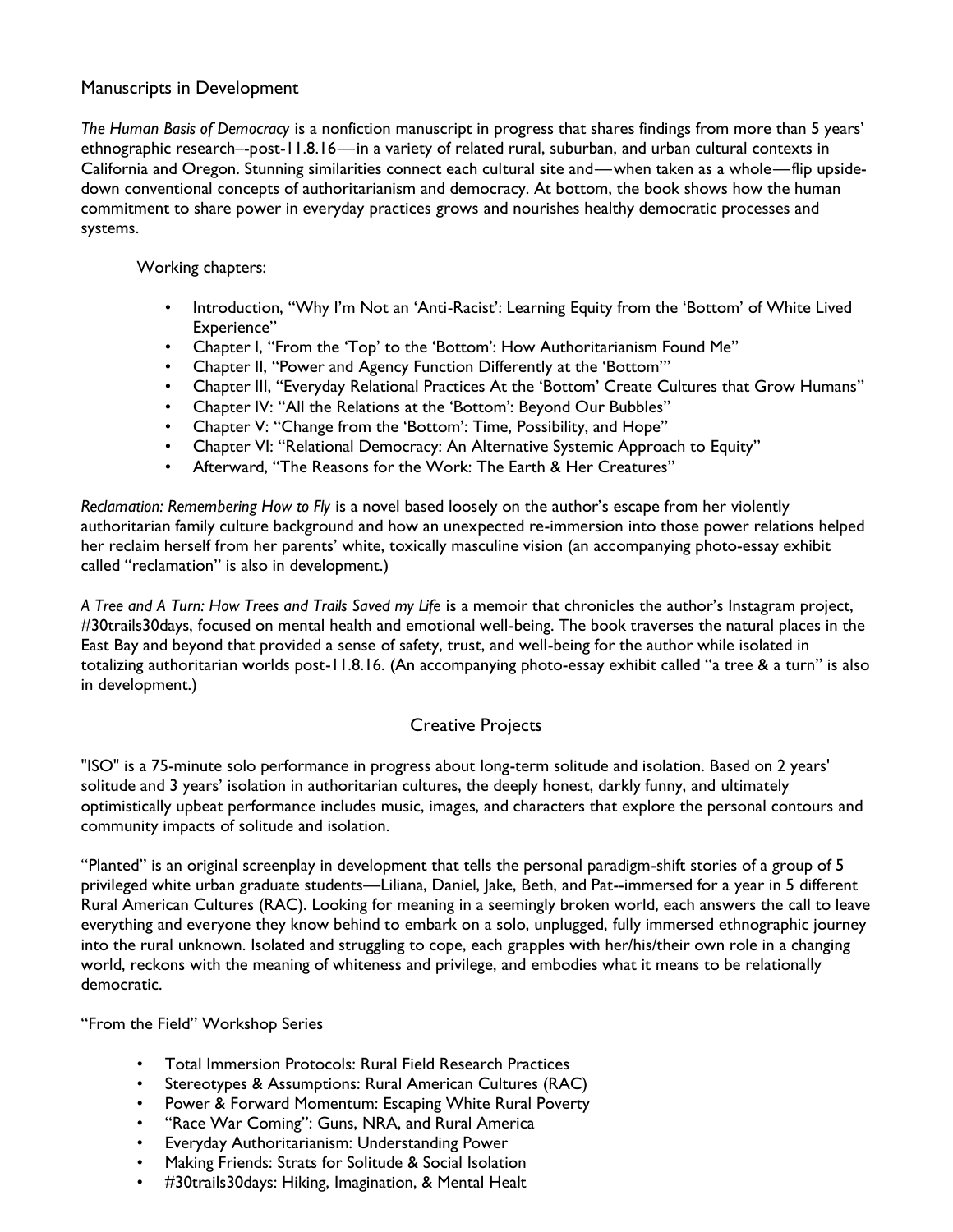#### ACADEMIC CONFERENCE PRESENTATIONS AND PARTICIPATION

"Conceiving Person in Human-Animal Relations: Building a Bridge toward a Fully Democratic Critical Practice." (Competitive paper accepted for Scholar-to-Scholar Presentation, 2010 National Communication Association Conference, San Francisco, CA)

"Critical Ethnomethodology & Critical/Cultural Studies: A Theoretical Bridge Building Expedition." (Competitive paper accepted for Scholar-to-Scholar Presentation, 2010 National Communication Association Conference, San Francisco, CA)

"Toward a personalist ethic of critical/culturalist communication research." (Competitive paper, 2003 National Communication Association Conference, Miami Beach, FL; top three paper, Communication Ethics Commission)

"Constructing consumables and consent: A critical analysis of factory farm industry discourse." (Competitive paper, 2003 National Communication Association Conference, Miami Beach, FL; top student paper, Environmental Communication Division)

"Time, Futurity, and Communication: On Charles Sherover's 'Priority of the Possible.'" (Competitive paper, 2003 National Communication Association Conference, Miami Beach, FL)

"A Means For Reaching Out Made Possible Only By Reaching In: Writing As Naming the Self Into Being." (Panel Chair, 2003 National Communication Association Conference, Miami Beach, FL)

"Constructing consumables and consent: A critical analysis of factory farm industry discourse." (Competitive paper, 2003 National Communication Association Conference, Miami Beach, FL; Top Student Paper, Environmental Communication Division)

"Personalist Ethics, Consistency, and Human Freedom in Community: Vegetarianism as Moral Leadership." (Competitive paper, 2003 International Conference on Persons, University of Memphis, TN)

"A Response to Richard C. Prust's 'A Phenomenology of the Momentous.'" (Paper respondent, 2003 International Conference on Persons, University of Memphis, TN)

"Queering 'Communication in Action': Considering the Performative Activism of The Sisters of Perpetual Indulgence." (Competitive paper, 2002 National Communication Association Conference, New Orleans, LA; top four student paper, G/L/B/T division)

"I am Gerald: A Recursive Rehearsal." (Paper/panel participant, 2002 National Communication Association Conference, New Orleans, LA)

"Whitehead's Speculative Philosophy of Organism: Process Metaphysical Reflections on/in 'Radical' Environmental Activism." (Co-authored paper with Dr. Jonathan Gray, 2002 International Association for Environmental Philosophy Conference, Chicago, IL)

"(Re)Languaging Speciesism: Extending Cheney's Postmodern Environmental Ethics." (Competitive paper, 2001 International Association for Environmental Philosophy Conference, Baltimore, MD)

"On Post-Critical Challenges to Speciesism." (Position paper/proposed & organized panel of seven presenters and chair. 2001 National Communication Association Conference, Atlanta, GA)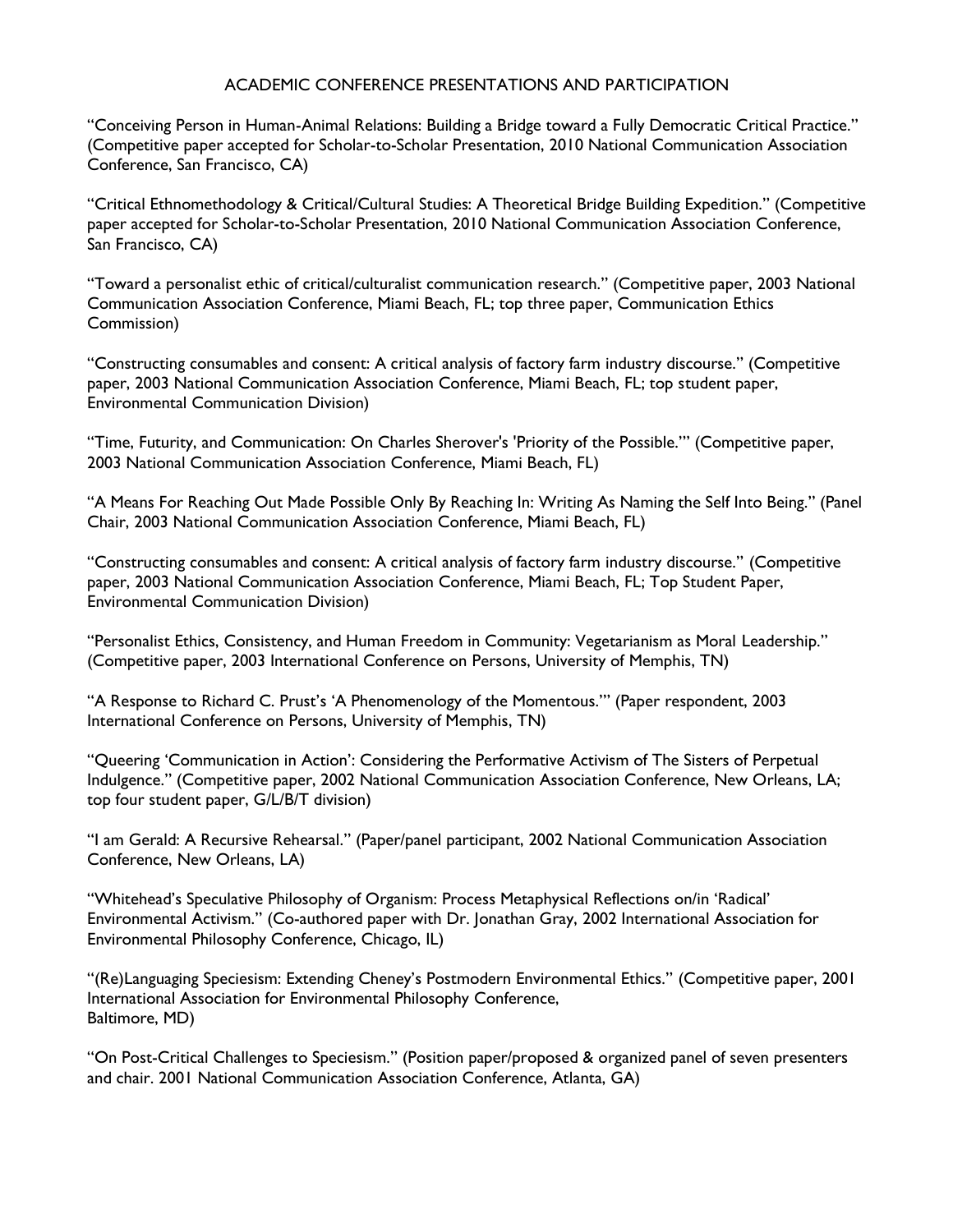"Radical(izing) Roots of Self and Narrative: Performance as Pentimento and Pronuntiatio" (Proposed, organized, and chaired panel, 2001 National Communication Association Conference, Atlanta, GA)

"(Re)Languaging Speciesism: Extending Cheney's Postmodern Environmental Ethics." (Paper, 2001 International Association for Environmental Philosophy Conference, Baltimore, MD)

"On Post-Critical Challenges to Speciesism." (Position paper, 2001 National Communication Association Conference, Atlanta, GA)

"Blurring the 'Progressive' Imaginary: Contested Ideologies in San Francisco Community Newspapers." (Competitive paper, 2001 Central States Communication Association Conference, Cincinnati, OH; top four student paper, Mass Communication division)

"Silent Engagement: Critical (Re)Considerations of Learner-Centered Dialogue." (Competitive paper, 2000 National Communication Association Conference, Seattle, WA)

"Necessary, But Not Sufficient: De/Reconstructing Logic and Rationality in 'Basic' Critical Thinking Pedagogy." (Paper/proposed & organized panel of seven presenters and chair. 2000 National Communication Association Conference, Seattle, WA)

"Rehearsing Differences Across Communities: Augusto Boal, Performance, and Pedagogy in the Communication Classroom." (Panel/performance participant, 2000 Western States Communication Association Conference, Sacramento, CA)

"Organizing the Basic Communication Course - Critical Dialogue, Performance, and Identity: A Review of Literature." (Competitive paper, 1999 National Communication Association Conference, Chicago, IL; top four paper, Basic Course division)

"Critical Connections: On Thinking, Rhetoric, and Pedagogy." (Paper/proposed & organized panel of four presenters and chair. 1999 National Communication Association Conference, Chicago, IL)

"Invitation to Dialogue: Pedagogical Implications of Invitational Rhetoric." (Competitive paper, 1999 Feminist Graduate Student Conference, Univ. of Texas, Austin)

"Foucault, Habermas, and the Classroom as Public Sphere: A Narrative Genealogy of Resistances." (Paper/proposed & organized panel of four presenters and chair. 1999 Western States Communication Association, Vancouver, Canada)

"Performing Political Participation as Pedagogical Praxis: Foucault, Habermas, and the Classroom as Public Sphere." (Position paper/seminar participant, 1998 National Communication Association in New York, NY)

### GRANTS AWARDED

The Foundation to Promote Open Society grant, 2012-2013, \$8021, in collaboration with Dean Steve Woolpert, School of Liberal Arts, for debate team and cross-curriculum training.

### EDITORIAL RESPONSIBILITIES AND SERVICE

Editorial board member. *Journal of Critical Animal Studies*, 2009 – present

Editorial board member. *Kaleidoscope: A Graduate Journal of Qualitative Communication* Research. 2011- present

Editorial board member. *Aesthetika: International Journal on Culture, Subjectivity, and Aesthetic*, 2004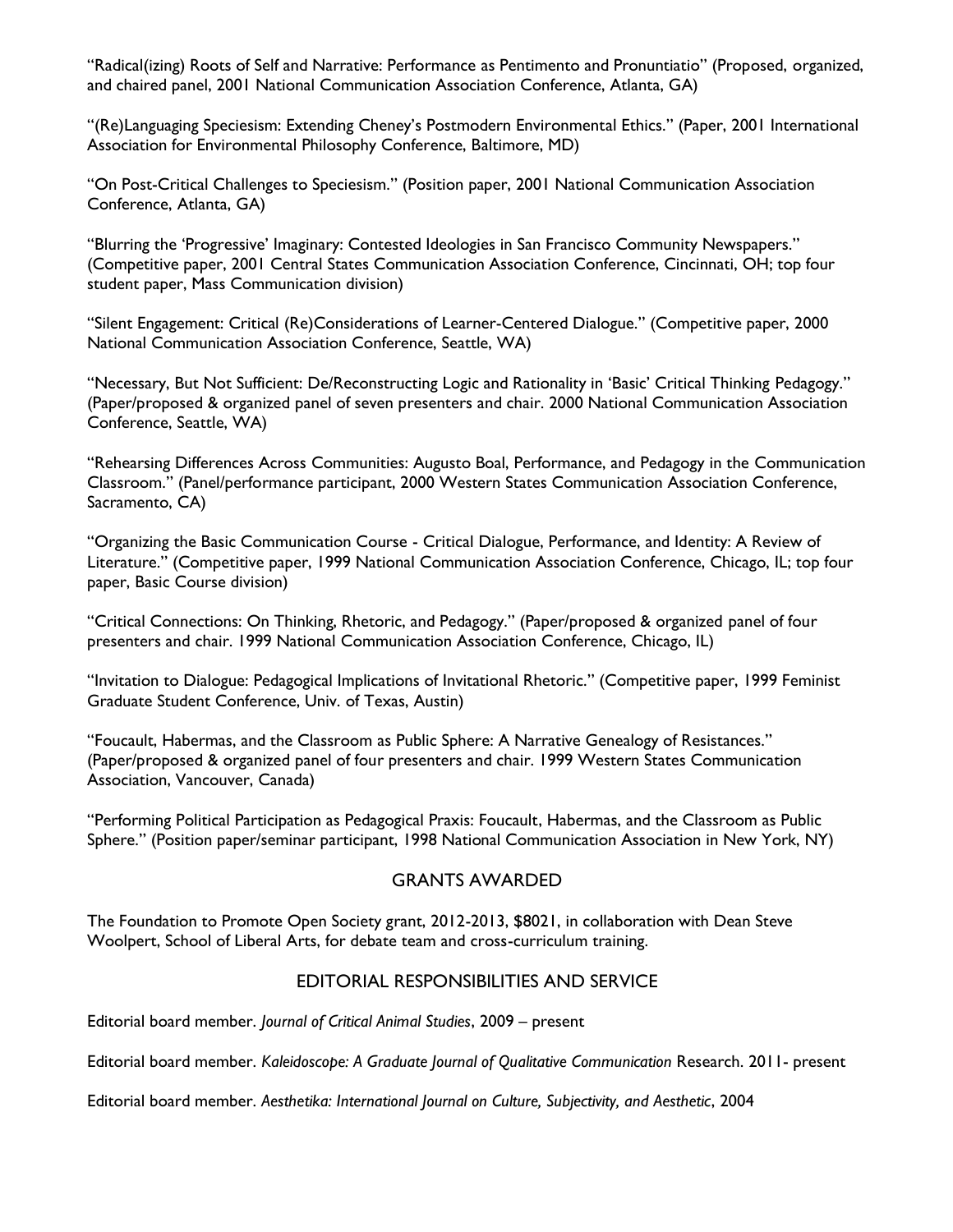Reviewer. *Western Journal of Communication*, 2003

Editorial board member. *Rocky Mountain Communication Review*, 2002

Reviewer. *Radical Pedagogy*, 2001

### INVITED LECTURES AND COMMENTARY

"Excitable Speech (Acts): On Judith Butler." Fall 2014, Saint Mary's College of California: Communication Inquiry.

"Beyond Drag: The Sisters of Perpetual Indulgence." Fall 2014, University of San Francisco: Queens, Kings, and Others: Crossing Gender in San Francisco and Beyond.

"The Art of Social Critique: Performances of The Sisters of Perpetual Indulgence." August 2014, Commonwealth Club of California: The Sisters of Perpetual Indulgence: Deviance, Justice & Art.

2012 Presidential Debate Commentary. October 17, 2012. KTVU television.

2012 Presidential Debate Interview. October 3, 2012. KGO radio.

"Ideological Critique: Research for Social Justice." Spring 2008, Saint Mary's College of California, Qualitative Methods.

"Queering the (sacred) body politic: Considering the performative cultural politics of The Sisters of Perpetual Indulgence." Spring 2005, SFSU: Gender and Communication.

"Video Games & Violence: Critical Listening and Cogent Advocacy." Summer 2001, UC Berkeley: Public Speaking and Advocacy.

"Deduction, Induction, and Cogent Advocacy." Summer 2000, UC Berkeley: Public Speaking and Advocacy.

"Critical Pedagogy and Rhetoric in the Basic Course." Spring 1999, SFSU, Teaching Speech Communication Graduate Seminar.

"After Columbine: Logos, Ethos, and Pathos in Talk Radio Dialogue." Spring 1999, SFSU, Fundamentals of Oral Communication.

"Doing Debate: Standards and Strategies for Constructing and Presenting Arguments." Fall 1998, SFSU, Fundamentals of Oral Communication.

### AWARDS AND HONORS

2004 Excellence in Graduate Student Research Award, SIUC Department of Speech Communication,

2003, Commission on Communication Ethics Top three competitive paper, National Communication **Association** 

2003, Environmental Communication Division Top competitive student paper, National Communication **Association**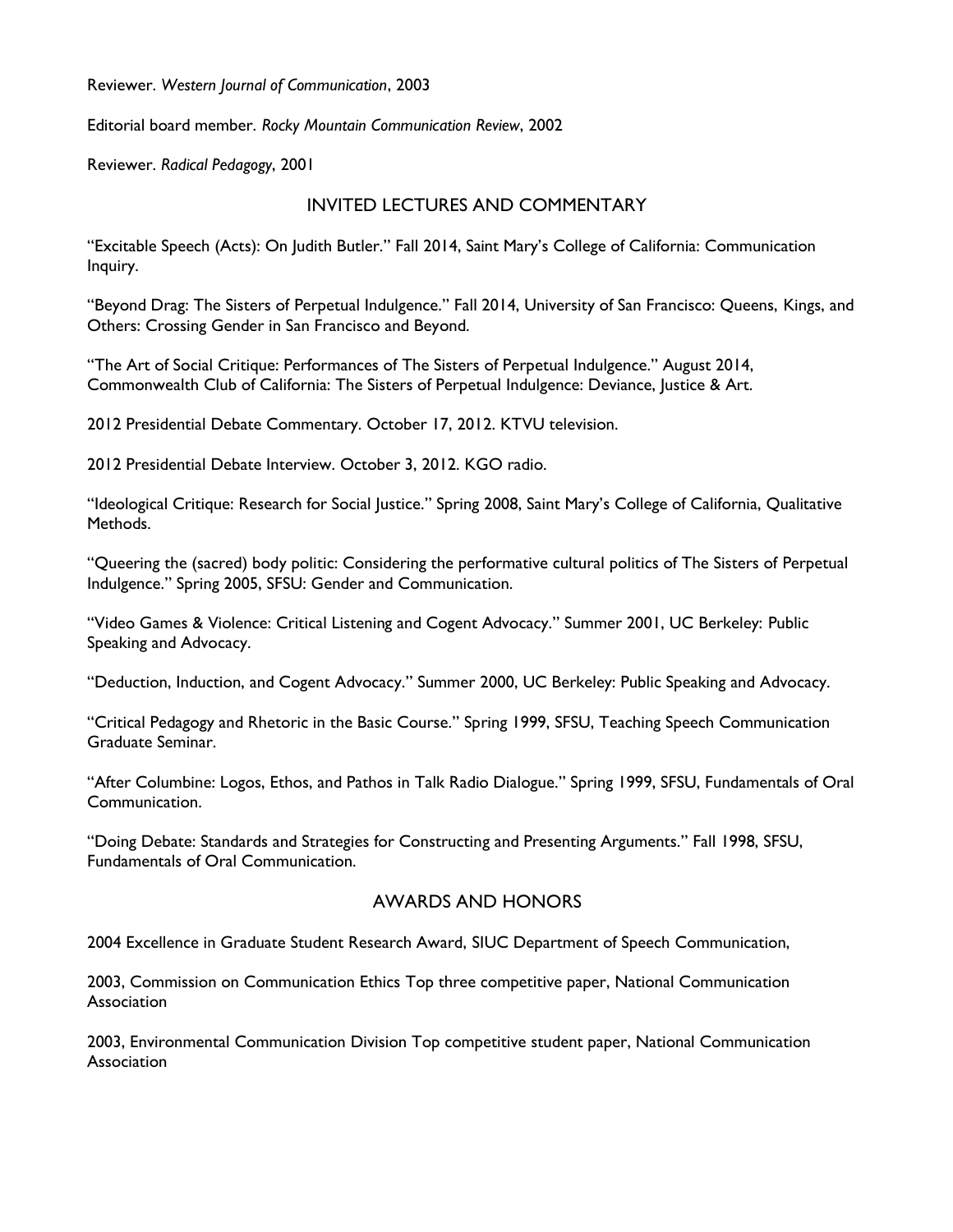2003, Passed doctoral preliminary examination set with distinction, SIUC Department of Speech Communication,

2003 Excellence in Graduate Student Research Award, SIUC Department of Speech Communication,

2003 Excellence in Graduate Student Service Award, SIUC Department of Speech Communication,

2002, LGBT Division Top four competitive student paper, National Communication Association,

2002 Excellence in Graduate Student Research nomination, SIUC Department of Speech Communication,

2001, Mass Communication Division Top four competitive student paper, Central States Communication **Association** 

2000 Outstanding Graduate Teaching, International Communication Association, San Francisco State University

1999, Basic Course Division Top four competitive paper, National Communication Association

### ADMINISTRATIVE EXPERIENCE

Director of Forensics, Department of Communication, School of Liberal Arts, Saint Mary's College of California, 2006-2014

Editor and Webmaster, *Kaleidoscope: A Graduate Journal of Qualitative Communication Research,* Southern Illinois University, Carbondale, 2002-2004.

Founder and Editor, *Kudos & Celebrations* SIUC department newsletter, 2000-2004 (based on the SFSU K&C).

Director and Webmaster, SIUC Speech Communication Department Website Resources & Research Page Project, 2002-2004.

SIUC Graduate and Professional Student Council, graduate student research symposium committee member, 2003.

SIUC College of Liberal Arts council, elected graduate student representative, 2002-2003.

SIUC Speech Communication Department personnel committee, student representative, 2001-2002.

SIUC Speech Communication Organization, fundraising committee member, 2002.

SIUC Speech Communication Organization, graduate student journal committee, 2000-2001.

SFSU Chair Review Board, Department of Speech & Communication Studies, student representative, 1999.

### COMMUNITY SERVICE

- Illinois Valley Fine Artists (Kerby, OR), developed online presence and interviewed members, 2016-2017
- Glide Memorial Church (San Francisco), holiday meal preparation/service, 2010-2014
- Little Brothers of San Francisco, holiday meal delivery, 2009-2014
- San Francisco Court Appointed Special Advocates (CASA), child advocate, 2008-2014
- Humane Society of Jackson County, Carbondale, IL, rescue center, 2000-2004
- Jackson County Senior Services, Carbondale, IL, meal delivery, 2000-2001
- Project Open Hand, San Francisco, CA, meal delivery, 1997-1999
- Project Inform, San Francisco, CA, public information research, 1998
- YMCA Summer Camp, San Francisco, CA, camp counselor, 1996.